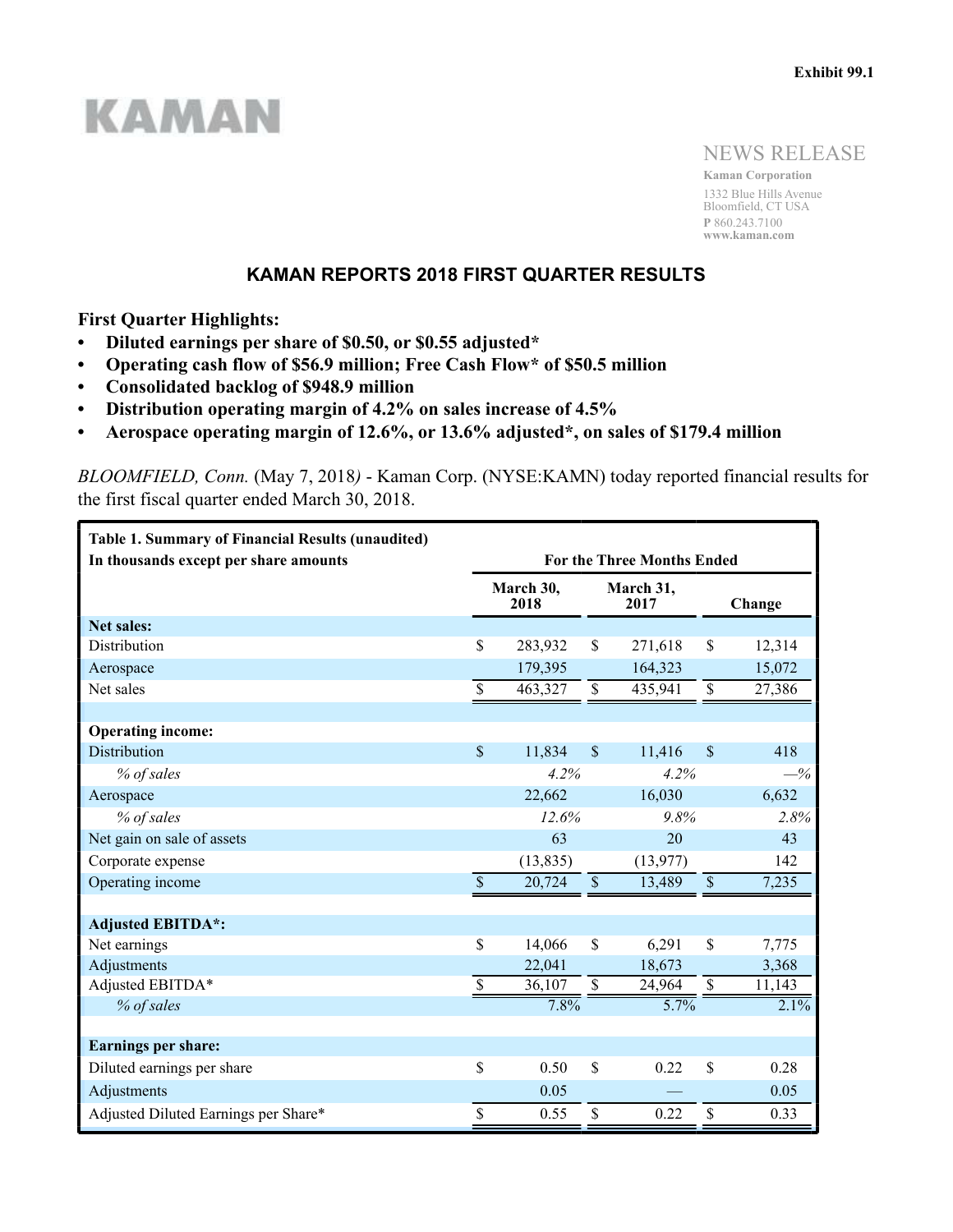Neal J. Keating, Chairman, President and Chief Executive Officer, commented, "Our results for the first quarter demonstrate continued momentum. At Distribution, our efforts to improve sales trends showed progress as Organic Sales per Sales Day\* increased 4.5% over the prior year. As we normally experience, certain employee related costs disproportionately impacted Distribution's first quarter results. In addition, we incurred costs associated with the onboarding of several new national accounts and we expect the benefit from these new customers to ramp up over the next three quarters. We will continue to focus on balancing sales growth and operating margin expansion to drive improvement throughout the year.

Aerospace delivered strong performance in the quarter, and as of the end of the quarter backlog is in excess of \$800 million. Demand for the Joint Programmable Fuze from both the US and foreign governments remains strong and we are working on a number of significant new opportunities. In addition, we anticipate continued sales growth in our specialty bearings and engineered products area as the year progresses, continuing a trend that has developed over the past several years. And in 2018 we will open a new state of the art test facility that will enable us to reduce our time to market for new products, while allowing our engineers to design and test new products for next generation applications and platforms.

Finally, we are redeploying a portion of the benefit from tax reform to make additional investments in our business and our people. First, our outlook for capital expenditures of \$35.0 million will allow us to improve our operations and expand production capacity. Second, we are investing in our people, by contributing an additional \$10.0 million to our defined benefit pension plan and offering \$2.6 million in one-time employee incentives."

Chief Financial Officer, Robert D. Starr, commented, "In the first quarter of 2018, we delivered operating cash flows of \$56.9 million, leading to Free Cash Flow\* of \$50.5 million. This level of cash flow generation provides us confidence in our forecast for the year and allowed us to reduce our debt to capitalization ratio to 35.2%. We are well positioned to execute on our strategic initiatives, with a focus on investing in engineered product offerings.

First quarter performance was slightly ahead of expectations as we delivered diluted earnings per share of \$0.50, or \$0.55 adjusted\*, on sales of \$463.3 million, as measured under the new revenue standard. Our top line performance benefited from our second straight quarter of organic growth at Distribution, higher JPF DCS deliveries and revenue recognized on Option 13 of our JPF USG contract as we made progress toward meeting our scheduled delivery requirements later this year. The adoption of the new standard increased operating income in the first quarter by \$9.7 million, while the reduction in our corporate tax rate and the benefit from our pension plan also contributed to the significant year over year net earnings growth.

Looking more closely at the impact from the adoption of the new standard, Distribution was not significantly impacted; however, we experienced a more meaningful impact at Aerospace. The new standard changed the accounting for a number of our Aerospace contracts, with the largest impact to our results from our JPF and K-MAX® contracts. As a reminder, we prepared our 2018 outlook under the new standard which shifts the timing of revenue recognized on our contracts, but does not change the total amount of revenue we anticipate or the timing of cash receipts or payments associated with our contracts.

Finally, based on first quarter performance, we are increasing our expectations for 2018. We now expect sales at Distribution to be \$10.0 million higher than our prior outlook, in the range of \$1.11 billion to \$1.16 billion. Additionally, we have finalized the assumptions associated with our pension and now expect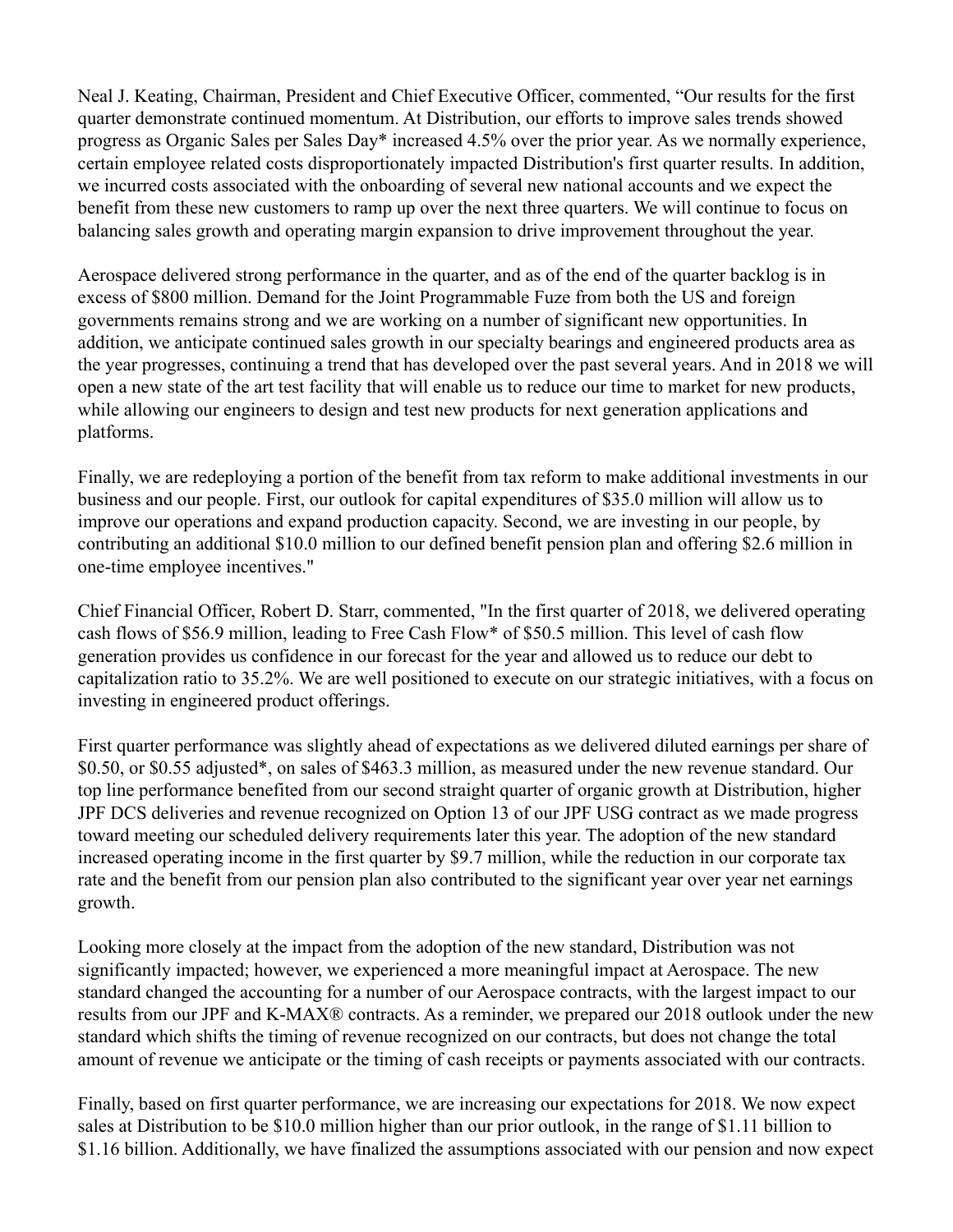the income associated with the plan for 2018 to increase by \$1.0 million to \$12.5 million. All other components of our prior outlook remain unchanged, with approximately 70% of our earnings expected in the second half of the year. I want to highlight that our expectations for core operational cash flow and profit performance have increased, allowing us to more than offset the impacts from the one-time employee incentive and the additional \$10.0 million discretionary pension contribution."

# **2018 Outlook**

Our revised 2018 outlook is as follows:

- Distribution:
	- Sales of \$1,110.0 million to \$1,160.0 million  $\circ$
	- Operating margins of 5.1% to 5.4%  $\circ$
	- Depreciation and amortization expense of approximately \$15.0 million  $\circ$
- Aerospace:
	- $\degree$  Sales of \$750.0 million to \$780.0 million
	- Operating margins of 15.5% to 16.0%, or 16.2% to 16.7% when adjusted\* for approximately \$5.5 million in anticipated restructuring and transition costs
	- $\circ$ Depreciation and amortization expense of approximately \$24.0 million
- Interest expense of approximately \$20.0 million
- Corporate expenses of approximately \$59.0 million
- Net periodic pension benefit of approximately \$12.5 million
- Estimated annualized tax rate in the range of approximately 25.5% to 26.5%
- Consolidated depreciation and amortization expense of approximately \$43.0 million
- Capital expenditures of approximately \$35.0 million
- Cash flows from operations in the range of \$185.0 million to \$210.0 million; Free Cash Flow\* in the range of \$150.0 million to \$175.0 million
- Weighted average diluted shares outstanding of 28.0 million

## **Please see the MD&A section of the Company's Form 10-Q filed with the Securities and Exchange Commission concurrently with the issuance of this release for greater detail on our results and various company programs.**

**A conference call has been scheduled for tomorrow, May 8, 2018, at 8:30 AM ET.** Listeners may access the call live by telephone at (844) 473-0975 and from outside the U.S. at (562) 350-0826 using the Conference ID: 4989807; or, via the Internet at www.kaman.com. A replay will also be available two hours after the call and can be accessed at (855) 859-2056 or (404) 537-3406 using the Conference ID: 4989807. In its discussion, management may reference certain non-GAAP financial measures related to company performance. A reconciliation of that information to the most directly comparable GAAP measures is provided in this release.

## **About Kaman Corporation**

Kaman Corporation, founded in 1945 by aviation pioneer Charles H. Kaman, and headquartered in Bloomfield, Connecticut conducts business in the aerospace and industrial distribution markets. The company produces and markets proprietary aircraft bearings and components; super precision, miniature ball bearings; complex metallic and composite aerostructures for commercial, military and general aviation fixed and rotary wing aircraft; safe and arming solutions for missile and bomb systems for the U.S. and allied militaries; subcontract helicopter work; restoration, modification and support of our SH-2G Super Seasprite maritime helicopters; manufacture and support of our K-MAX® manned and unmanned medium-to-heavy lift helicopters; and engineering design, analysis and certification services. The company is a leading distributor of industrial parts, and operates approximately 220 customer service centers including five distribution centers across the U.S. and Puerto Rico. Kaman offers more than five million items including electro-mechanical products, bearings, power transmission, motion control and electrical and fluid power components, automation and MRO supplies to customers in virtually every industry. Additionally, Kaman provides engineering, design and support for automation, electrical, linear, hydraulic and pneumatic systems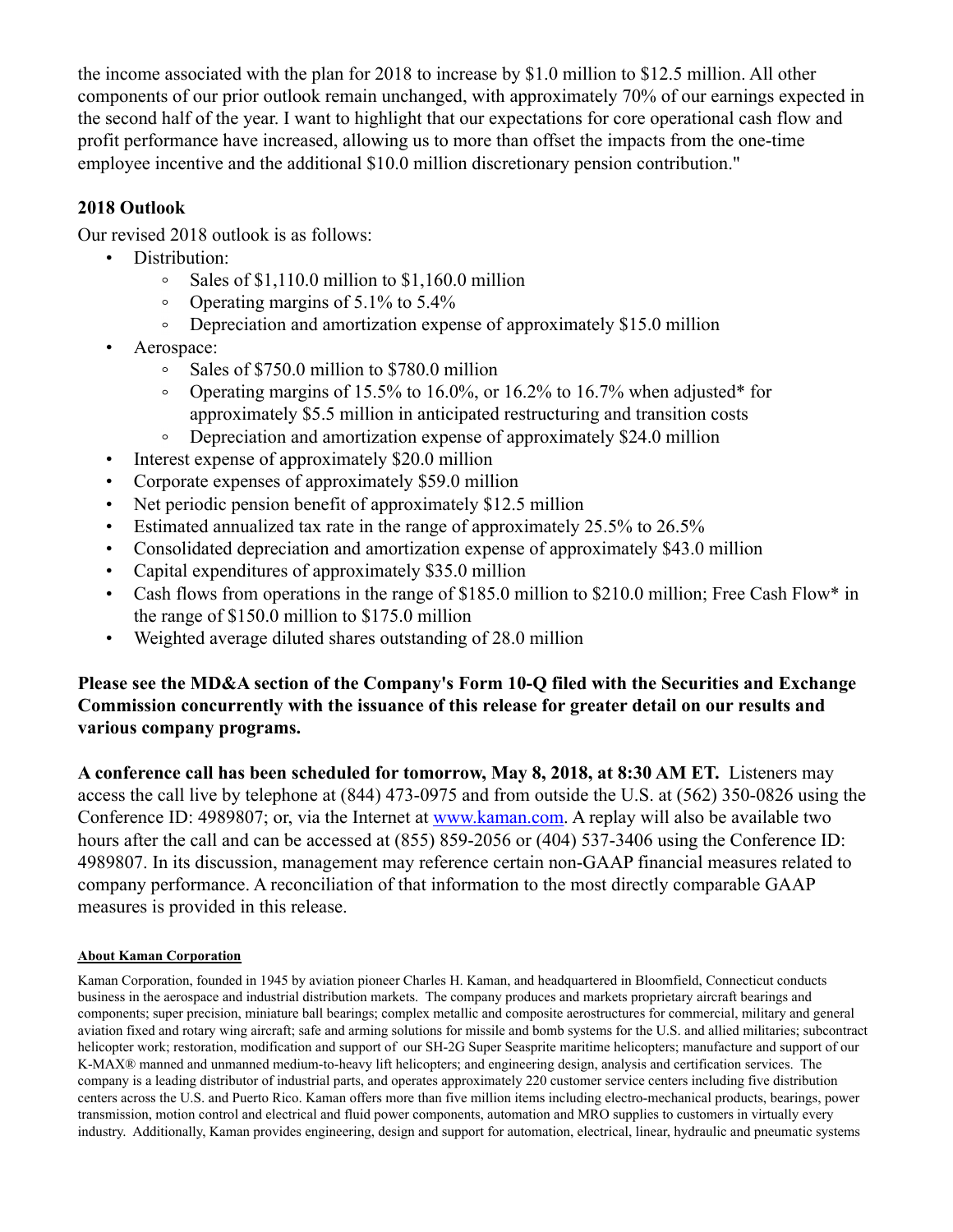as well as belting and rubber fabrication, customized mechanical services, hose assemblies, repair, fluid analysis and motor management. More information is available at www.kaman.com.

#### **Table 2. Summary of Segment Information (in thousands) (unaudited)**

|                            |                           | <b>For the Three Months Ended</b> |               |                   |  |
|----------------------------|---------------------------|-----------------------------------|---------------|-------------------|--|
|                            |                           | March 30,<br>2018                 |               | March 31,<br>2017 |  |
| <b>Net sales:</b>          |                           |                                   |               |                   |  |
| Distribution               | \$                        | 283,932                           | \$            | 271,618           |  |
| Aerospace                  |                           | 179,395                           |               | 164,323           |  |
| Net sales                  |                           | 463,327                           | <sup>\$</sup> | 435,941           |  |
|                            |                           |                                   |               |                   |  |
| <b>Operating income:</b>   |                           |                                   |               |                   |  |
| Distribution               | $\boldsymbol{\mathsf{S}}$ | $11,834$ \$                       |               | 11,416            |  |
| Aerospace                  |                           | 22,662                            |               | 16,030            |  |
| Net gain on sale of assets |                           | 63                                |               | 20                |  |
| Corporate expense          |                           | (13, 835)                         |               | (13, 977)         |  |
| Operating income           |                           | 20,724                            |               | 13,489            |  |

#### **Table 3. Depreciation and Amortization by Segment (in thousands) (unaudited)**

|                                       |                   | <b>For the Three Months Ended</b> |  |                   |  |
|---------------------------------------|-------------------|-----------------------------------|--|-------------------|--|
|                                       | March 30,<br>2018 |                                   |  | March 31,<br>2017 |  |
| <b>Depreciation and Amortization:</b> |                   |                                   |  |                   |  |
| Distribution                          | \$                | 3,506 \$                          |  | 4,033             |  |
| Aerospace                             |                   | 6,310                             |  | 5,738             |  |
| Corporate                             |                   | 845                               |  | 985               |  |
| <b>Consolidated Total</b>             |                   | 10,661                            |  | 10,756            |  |

#### **Non-GAAP Measures Disclosure**

Management believes that the Non-GAAP (i.e. Financial measures that are noted computed in accordance with Generally Accepted Accounting Principles) financial measures identified by an asterisk (\*) used in this release or in other disclosures provide important perspectives into the Company's ongoing business performance. The Company does not intend for the information to be considered in isolation or as a substitute for the related GAAP measures. Other companies may define the measures differently. We define the Non-GAAP measures used in this release and other disclosures as follows:

**Organic Sales** - Organic Sales is defined as "Net Sales" less sales derived from acquisitions completed during the preceding twelve months. We believe that this measure provides management and investors with a more complete understanding of underlying operating results and trends of established, ongoing operations by excluding the effect of acquisitions, which can obscure underlying trends. We also believe that presenting Organic Sales separately for our segments provides management and investors with useful information about the trends impacting our segments and enables a more direct comparison to other businesses and companies in similar industries. Management recognizes that the term "Organic Sales" may be interpreted differently by other companies and under different circumstances. No other adjustments were made during the three-month fiscal periods ended March 30, 2018 and March 31, 2017. The following table illustrates the calculation of Organic Sales using the GAAP measure, "Net Sales".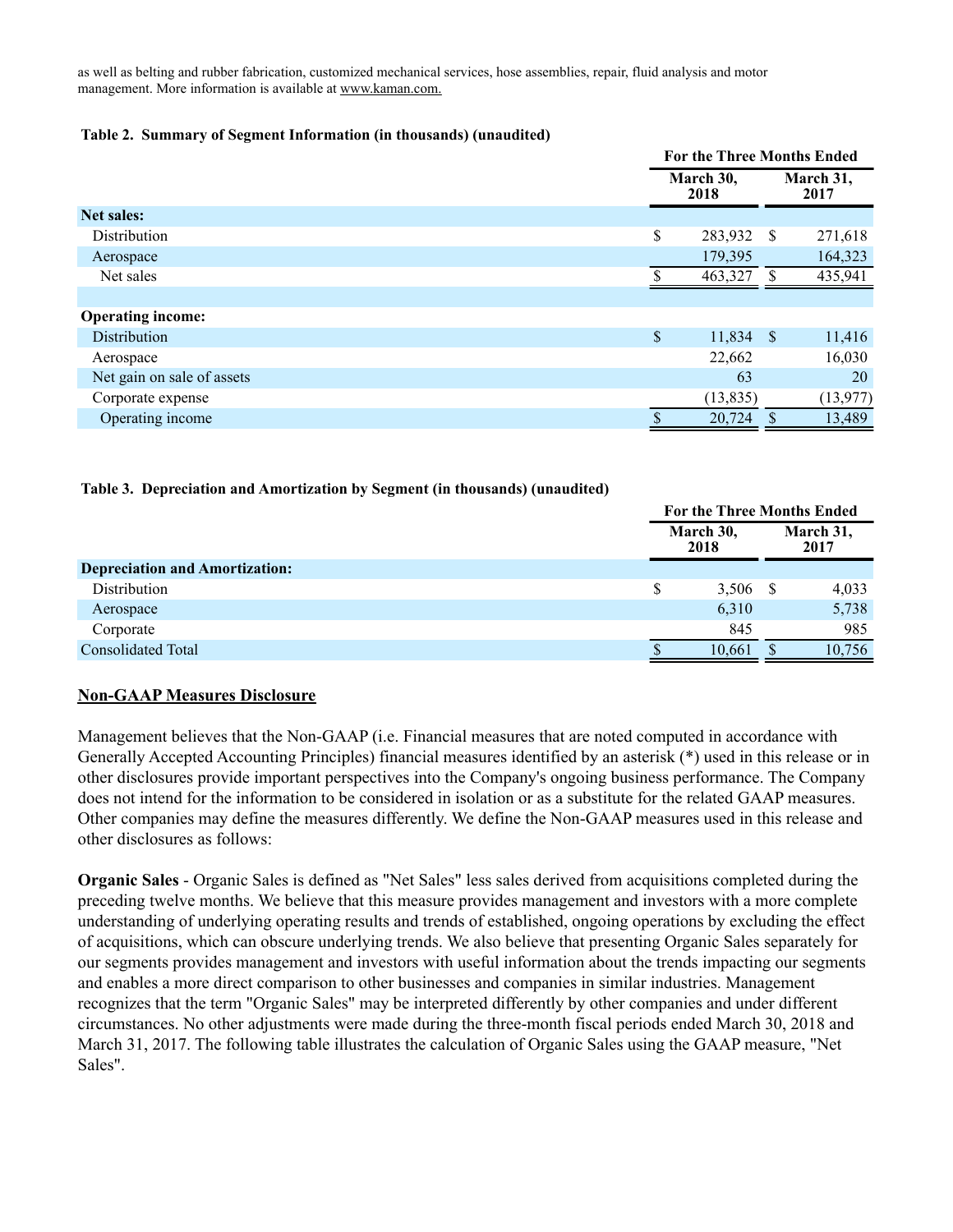#### **Table 4. Organic Sales (in thousands) (unaudited)**

|                          | <b>For the Three Months Ended</b> |              |                   |  |
|--------------------------|-----------------------------------|--------------|-------------------|--|
|                          | March 30,<br>2018                 |              | March 31,<br>2017 |  |
| <b>Distribution</b>      |                                   |              |                   |  |
| Net sales                | \$<br>283,932                     | $\mathbb{S}$ | 271,618           |  |
| <b>Acquisition Sales</b> |                                   |              |                   |  |
| Organic Sales            | \$<br>283,932                     | \$           | 271,618           |  |
| Aerospace                |                                   |              |                   |  |
| Net sales                | 179,395                           |              | 164,323           |  |
| <b>Acquisition Sales</b> |                                   |              |                   |  |
| Organic Sales            | \$<br>179,395                     | \$           | 164,323           |  |
| Consolidated             |                                   |              |                   |  |
| Net sales                | \$<br>463,327                     | \$           | 435,941           |  |
| <b>Acquisition Sales</b> |                                   |              |                   |  |
| Organic Sales            | \$<br>463,327                     | \$           | 435,941           |  |

**Organic Sales per Sales Day** - Organic Sales per Sales Day is defined as GAAP "Net sales of the Distribution segment" less sales derived from acquisitions completed during the preceding twelve months divided by the number of Sales Days in a given period. Sales days ("Sales Days") are the days that the Distribution segment's branch locations were open for business and exclude weekends and holidays. Management believes Organic Sales per Sales Day provides an important perspective on how net sales may be impacted by the number of days the segment is open for business and provides a basis for comparing periods in which the number of Sales Days differs.

The following table illustrates the calculation of Organic Sales per Sales Day using "Net sales: Distribution" from the "Segment and Geographic Information" footnote in the "Notes to Consolidated Financial Statements" included in the Company's Form 10-Q filed with the Securities and Exchange Commission on May 7, 2018.

# **Table 5. Distribution - Organic Sales Per Sales Day (in thousands, except**

| days) (unaudited)                                  |             | <b>For the Three Months Ended</b> |                   |     |                   |
|----------------------------------------------------|-------------|-----------------------------------|-------------------|-----|-------------------|
|                                                    |             |                                   | March 30,<br>2018 |     | March 31,<br>2017 |
| Current period                                     |             |                                   |                   |     |                   |
| Net sales                                          |             | $\boldsymbol{\$}$                 | 283,932           | S.  | 271,618           |
| Sales days                                         |             |                                   | 64                |     | 64                |
| Organic Sales per Sales Day for the current period | a           |                                   | 4,436             | \$. | 4,244             |
|                                                    |             |                                   |                   |     |                   |
| Prior period                                       |             |                                   |                   |     |                   |
| Net sales from the prior year                      |             | \$                                | 271,618           | S   | 288,664           |
| Sales days from the prior year                     |             |                                   | 64                |     | 65                |
| Organic Sales per sales day from the prior year    | $\mathbf b$ |                                   | 4,244             |     | 4,441             |
|                                                    |             |                                   |                   |     |                   |
| % change                                           | $(a-b)=b$   |                                   | 4.5%              |     | (4.4)%            |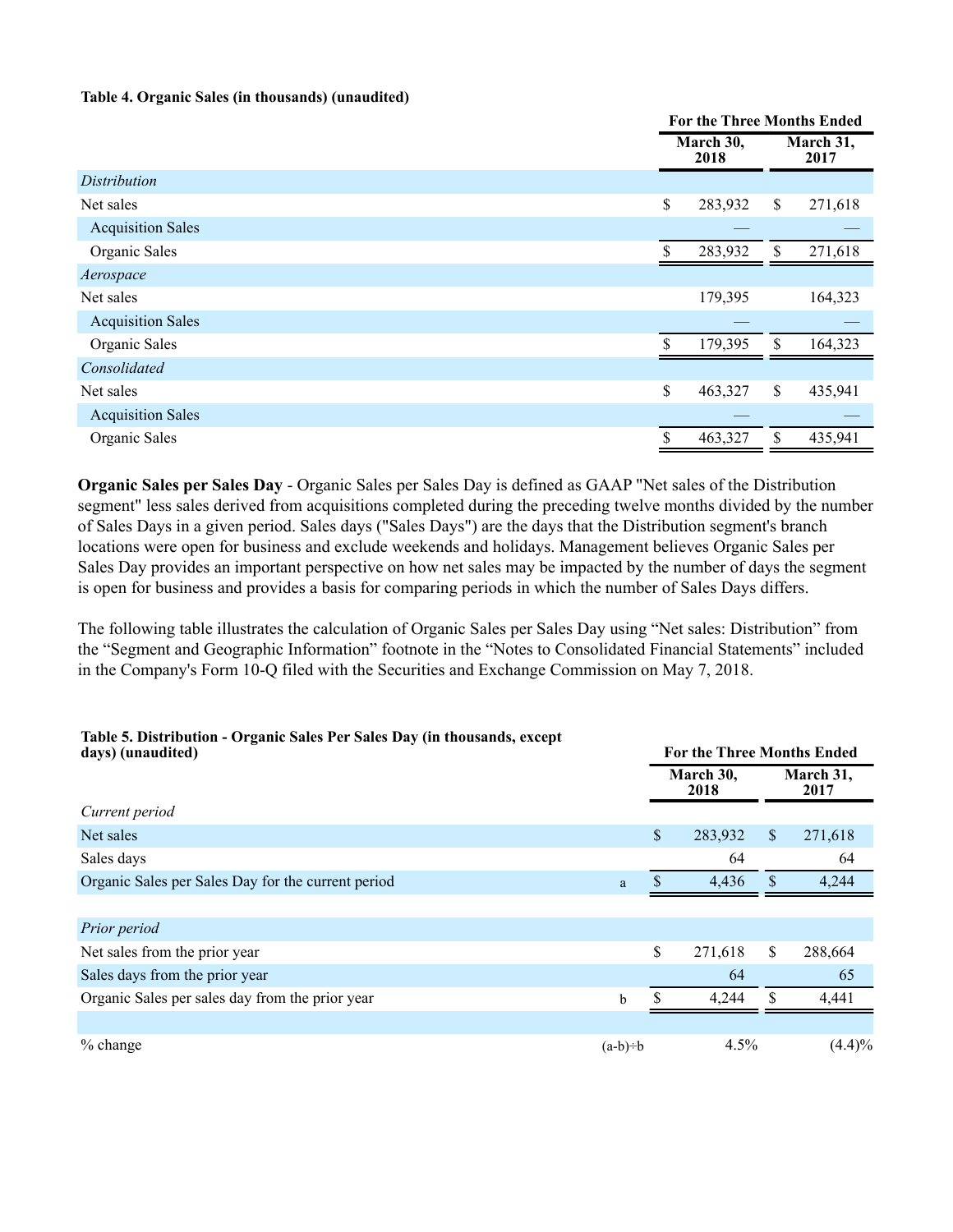#### **Table 6. Distribution - Sales Days**

|                                | <b>First</b><br><b>Ouarter</b> | <b>Second</b><br><b>Ouarter</b> | Third<br>Ouarter | Fourth<br><b>Ouarter</b> |
|--------------------------------|--------------------------------|---------------------------------|------------------|--------------------------|
| <b>Distribution Sales Days</b> |                                |                                 |                  |                          |
| 2018 Sales Days by quarter     | 64                             | 64                              | 63               | 62                       |
| 2017 Sales Days by quarter     | 64                             | 64                              | 62               | 62                       |
| 2016 Sales Days by quarter     | 65                             | 64                              | 63               | 61                       |

**Adjusted EBITDA** - Adjusted EBITDA is defined as net earnings before interest, taxes, other expense (income), net, depreciation and amortization and certain items that are not indicative of the operating performance of the Company's segments or corporate function for the period presented. Adjusted EBITDA differs from net earnings, as calculated in accordance with GAAP, in that it excludes interest expense, net, income tax expense, depreciation and amortization, other expense (income), net and certain items that are not indicative of the operating performance of the Company's segments or corporate function for the period presented. We have made numerous investments in our business, such as acquisitions and capital expenditures, including facility improvements, new machinery and equipment, improvements to our information technology infrastructure and new ERP systems, which we have adjusted for in Adjusted EBITDA. Adjusted EBITDA also does not give effect to cash used for debt service requirements and thus does not reflect funds available for distributions, reinvestments or other discretionary uses. Management believes Adjusted EBITDA provides an additional perspective on the operating results of the organization and its earnings capacity and helps improve the comparability of our results between periods because it provides a view of our operations that excludes items that management believes are not reflective of operating performance, such as items traditionally removed from net earnings in the calculation of EBITDA as well as Other expense (income), net and certain items that are not indicative of the operating performance of the Company's segments or corporate function for the period presented. Adjusted EBITDA is not presented as an alternative measure of operating performance, as determined in accordance with GAAP. No other adjustments were made during the three-month fiscal periods ended March 30, 2018 and March 31, 2017. The following table illustrates the calculation of Adjusted EBITDA using GAAP measures:

|                                   |             | <b>For the Three Months Ended</b> |                      |                   |  |
|-----------------------------------|-------------|-----------------------------------|----------------------|-------------------|--|
|                                   |             | March 30,<br>2018                 |                      | March 31,<br>2017 |  |
| <b>Adjusted EBITDA</b>            |             |                                   |                      |                   |  |
| <b>Consolidated Results</b>       |             |                                   |                      |                   |  |
| <b>Sales</b>                      | $\mathbb S$ | 463,327                           | $\sqrt{\frac{2}{5}}$ | 435,941           |  |
|                                   |             |                                   |                      |                   |  |
| Net earnings                      | $\mathbb S$ | 14,066                            | $\mathcal{S}$        | 6,291             |  |
|                                   |             |                                   |                      |                   |  |
| Interest expense, net             |             | 5,352                             |                      | 4,160             |  |
| Income tax expense                |             | 4,677                             |                      | 3,916             |  |
| Other expense (income), net       |             | (342)                             |                      | (159)             |  |
| Depreciation and amortization     |             | 10,661                            |                      | 10,756            |  |
| Other Adjustments:                |             |                                   |                      |                   |  |
| Restructuring and severance costs |             | 1,693                             |                      |                   |  |
| Adjustments                       | \$          | 22,041                            | $\mathsf{\$}$        | 18,673            |  |
|                                   |             |                                   |                      |                   |  |
| <b>Adjusted EBITDA</b>            | \$          | 36,107                            | \$                   | 24,964            |  |
| Adjusted EBITDA margin            |             | 7.8%                              |                      | 5.7%              |  |

#### **Table 7. Adjusted EBITDA (in thousands) (unaudited)**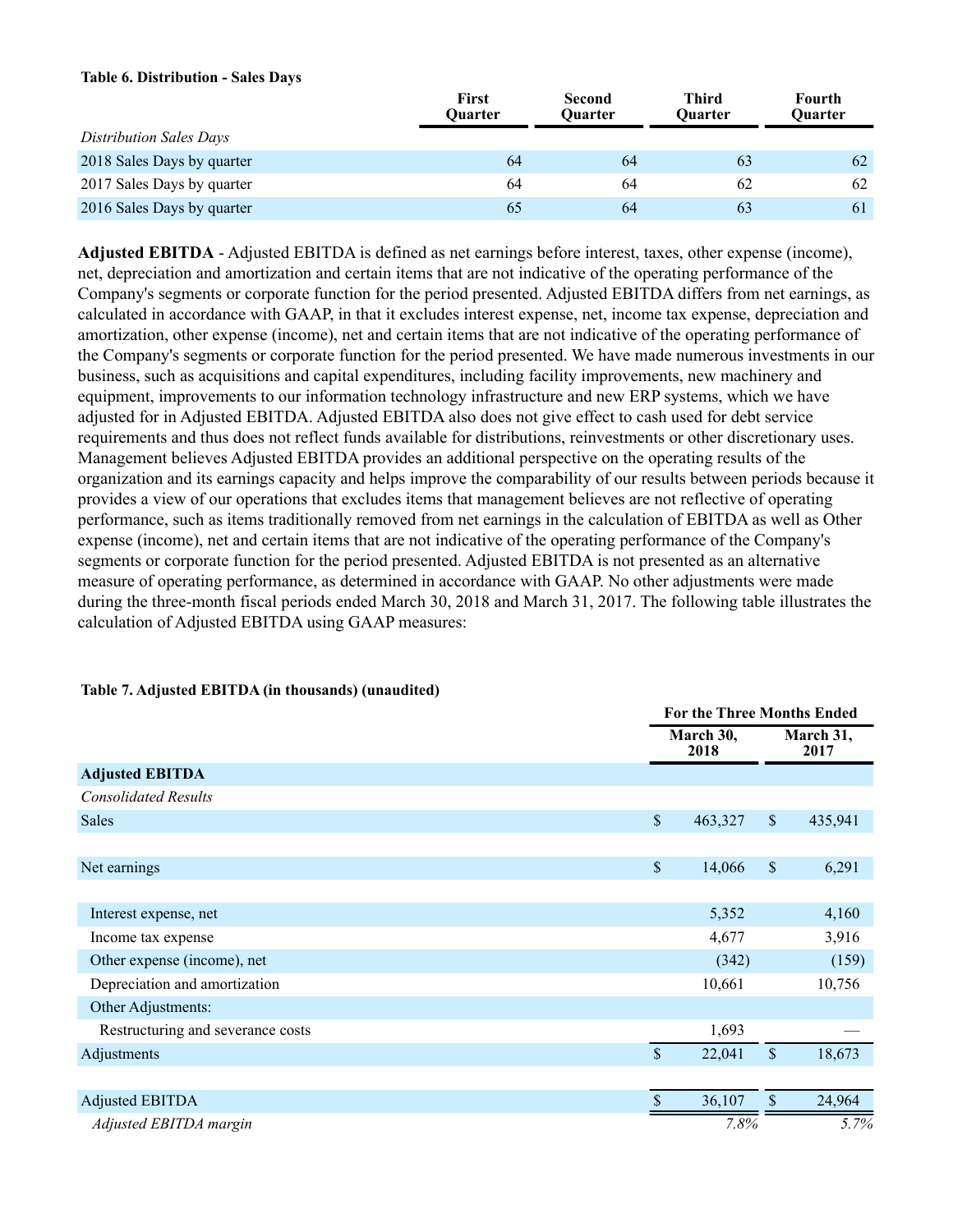**Free Cash Flow** - Free Cash Flow is defined as GAAP "Net cash provided by (used in) operating activities" in a period less "Expenditures for property, plant & equipment" in the same period. Management believes Free Cash Flow provides an important perspective on our ability to generate cash from our business operations and, as such, that it is an important financial measure for use in evaluating the Company's financial performance. Free Cash Flow should not be viewed as representing the residual cash flow available for discretionary expenditures such as dividends to shareholders or acquisitions, as it may exclude certain mandatory expenditures such as repayment of maturing debt and other contractual obligations. Management uses Free Cash Flow internally to assess overall liquidity. The following table illustrates the calculation of Free Cash Flow using "Net cash provided by (used in) operating activities" and "Expenditures for property, plant & equipment", GAAP measures from the Condensed Consolidated Statements of Cash Flows included in this release.

#### **Table 8. Free Cash Flow (in thousands) (unaudited)**

|                                                     | For the Three<br><b>Months Ended</b> |
|-----------------------------------------------------|--------------------------------------|
|                                                     | March 30,<br>2018                    |
| Net cash (used in) provided by operating activities | 56,913                               |
| Expenditures for property, plant $&$ equipment      | (6,422)                              |
| Free Cash Flow                                      | 50,491                               |
|                                                     |                                      |

| Table 9. Free Cash Flow - 2018 Outlook (in millions) |   | 2018 Outlook          |     |        |
|------------------------------------------------------|---|-----------------------|-----|--------|
| Free Cash Flow:                                      |   |                       |     |        |
| Net cash provided by operating activities            | S | $185.0 \text{ to }$ S |     | 210.0  |
| Less: Expenditures for property, plant and equipment |   | $(35.0)$ to           |     | (35.0) |
| Free Cash Flow                                       |   | 1500                  | to. | 75.0   |

**Debt to Capitalization Ratio** - Debt to Capitalization Ratio is calculated by dividing debt by capitalization. Debt is defined as GAAP "Current portion of long-term debt" plus "Long-term debt, excluding current portion". Capitalization is defined as Debt plus GAAP "Total shareholders' equity". Management believes that Debt to Capitalization Ratio is a measurement of financial leverage and provides an insight into the financial structure of the Company and its financial strength. The following table illustrates the calculation of Debt to Capitalization Ratio using GAAP measures from the Condensed Consolidated Balance Sheets included in this release.

#### **Table 10. Debt to Capitalization Ratio (in thousands) (unaudited)**

|                                                                       |   | March 30,<br>2018 |   | December 31,<br>2017 |
|-----------------------------------------------------------------------|---|-------------------|---|----------------------|
| Current portion of long-term debt                                     | Y | 7,500             | S | 7,500                |
| Long-term debt, excluding current portion, net of debt issuance costs |   | 341.591           |   | 391,651              |
| Debt                                                                  |   | 349.091           | S | 399,151              |
| Total shareholders' equity                                            |   | 642.329           |   | 635,656              |
| Capitalization                                                        |   | 991.420           | S | 1,034,807            |
| Debt to Capitalization Ratio                                          |   | 35.2%             |   | 38.6%                |

**Adjusted Net Earnings and Adjusted Diluted Earnings Per Share** - Adjusted Net Earnings and Adjusted Diluted Earnings per Share are defined as GAAP "Net earnings" and "Diluted earnings per share", less items that are not indicative of the operating performance of the business for the periods presented. These items are included in the reconciliation below. Management uses Adjusted Net Earnings and Adjusted Diluted Earnings per Share to evaluate performance period over period, to analyze the underlying trends in our business and to assess its performance relative to its competitors. We believe that this information is useful for investors and financial institutions seeking to analyze and compare companies on the basis of operating performance.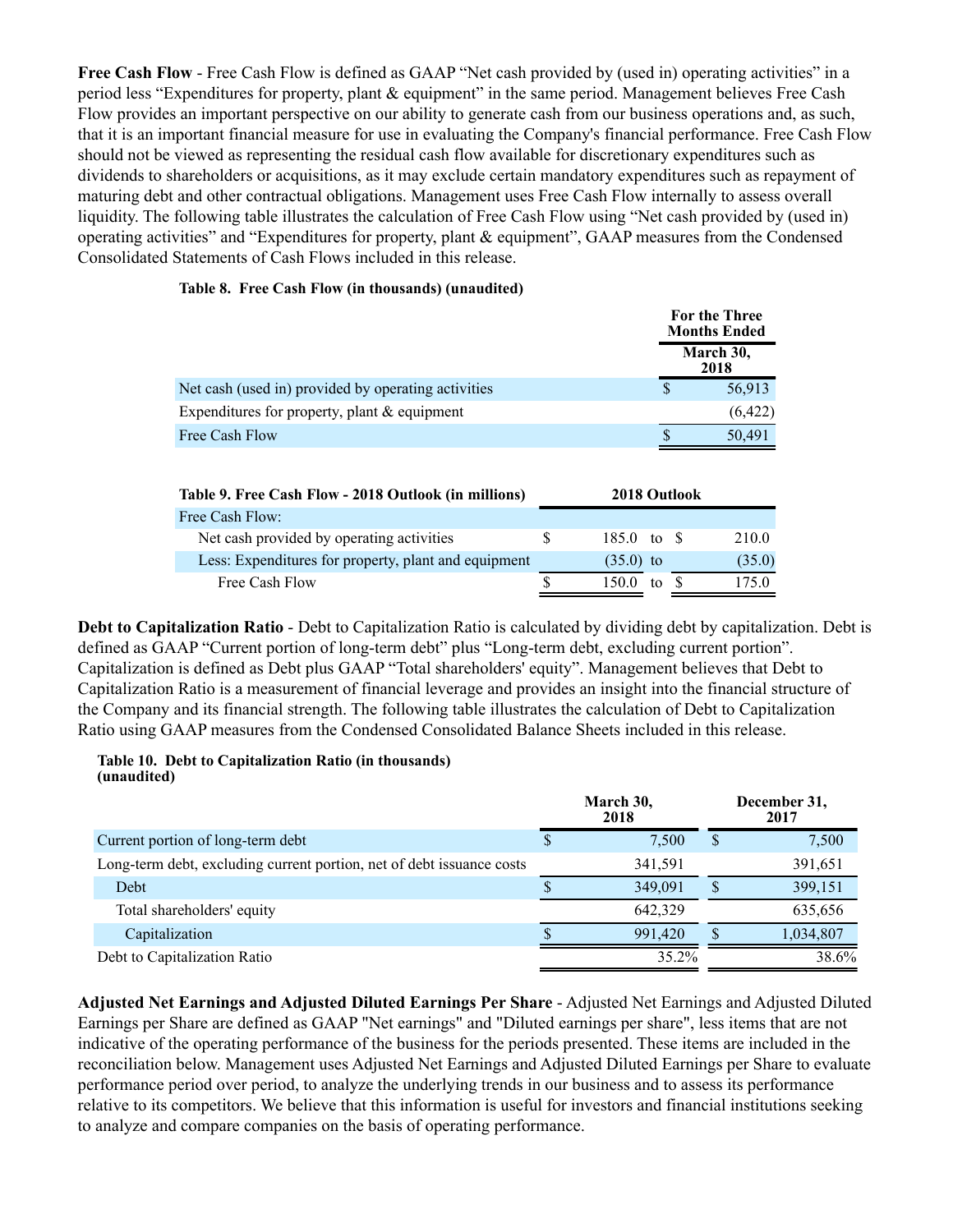The following table illustrates the calculation of Adjusted Net Earnings and Adjusted Diluted Earnings per Share using "Net earnings" and "Diluted earnings per share" from the "Consolidated Statements of Operations" included in the Company's Form 10-Q filed with the Securities and Exchange Commission on May 7, 2018.

# **Table 11. Adjusted Net Earnings and Adjusted Diluted Earnings per Share**

**(In thousands except per share amounts) (unaudited)**

|                                                    | <b>For the Three Months Ended</b> |                     |               |                   |
|----------------------------------------------------|-----------------------------------|---------------------|---------------|-------------------|
|                                                    |                                   | March $30,$<br>2018 |               | March 31,<br>2017 |
| Adjustments to Net Earnings, pre tax               |                                   |                     |               |                   |
| Restructuring and severance costs at Aerospace     | \$                                | 1,693               | <sup>\$</sup> |                   |
| Adjustments, pre tax                               | \$                                | 1,693               | \$.           |                   |
|                                                    |                                   |                     |               |                   |
| Tax Effect of Adjustments to Net Earnings          |                                   |                     |               |                   |
| Restructuring and severance costs at Aerospace     | \$                                | 423                 | $\mathbf{\$}$ |                   |
| Tax effect of Adjustments                          | \$                                | 423                 | \$.           |                   |
|                                                    |                                   |                     |               |                   |
| Adjustments to Net Earnings, net of tax            |                                   |                     |               |                   |
| Restructuring and severance costs at Aerospace     | \$                                | 1,270               | <sup>S</sup>  |                   |
| <b>Adjusted Net Earnings</b>                       | \$                                | 1,270               |               |                   |
|                                                    |                                   |                     |               |                   |
| Calculation of Adjusted Diluted Earnings per Share |                                   |                     |               |                   |
| GAAP diluted earnings per share                    | $\mathsf{\$}$                     | 0.50                | <sup>\$</sup> | 0.22              |
| Restructuring and severance costs at Aerospace     |                                   | 0.05                |               |                   |
| Adjusted Diluted Earnings per Share                |                                   | 0.55                |               | 0.22              |
|                                                    |                                   |                     |               |                   |
| Diluted weighted average shares outstanding        |                                   | 28,168              |               | 28,897            |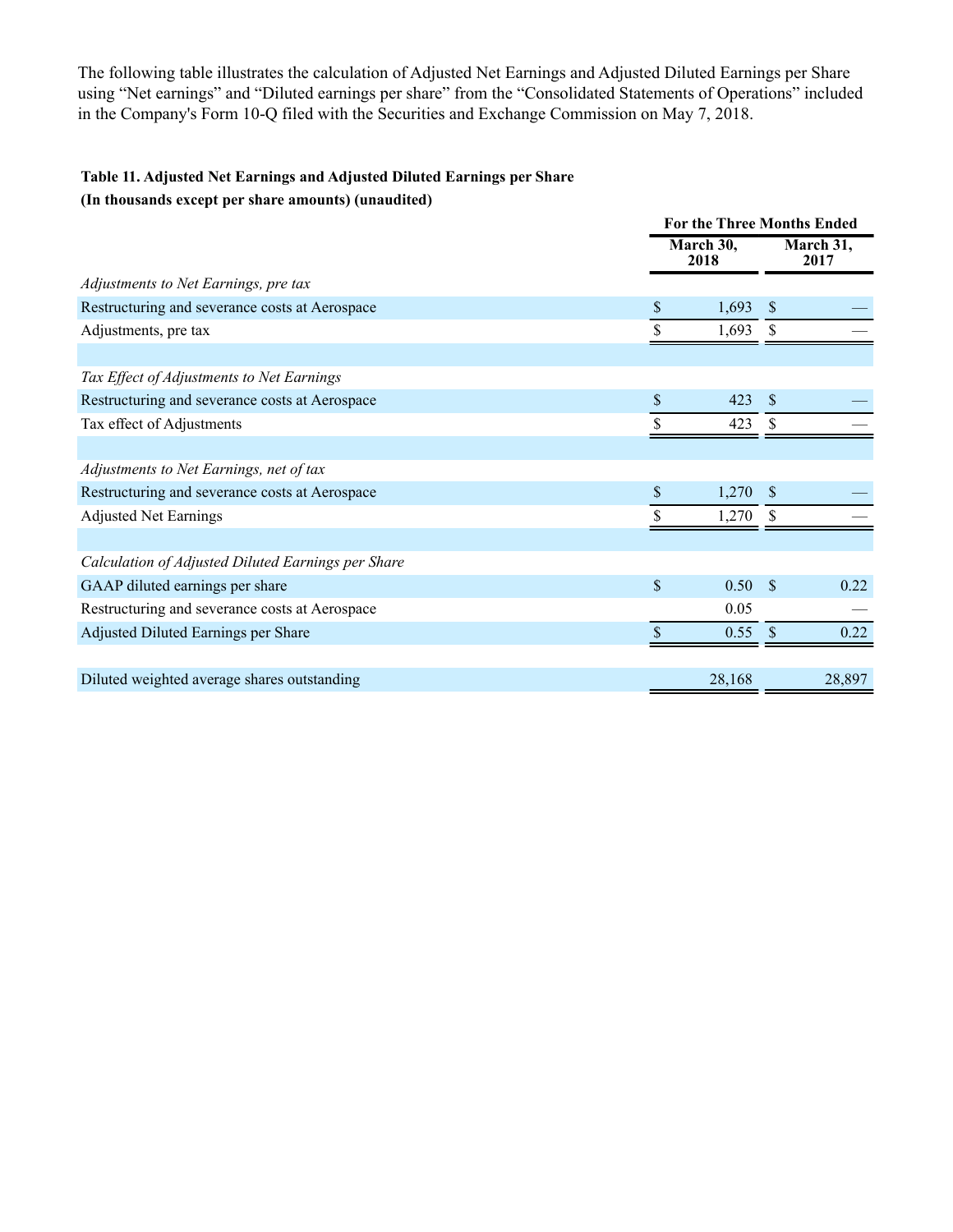**Adjusted Net Sales and Adjusted Operating Income** - Adjusted Net Sales is defined as net sales, less items not indicative of normal sales, such as revenue recorded related to the settlement of claims. Adjusted Operating Income is defined as operating income, less items that are not indicative of the operating performance of the Company's segments or corporate function for the period presented. These items are included in the reconciliation below. Management uses Adjusted Net Sales and Adjusted Operating Income to evaluate performance period over period, to analyze underlying trends in our segments and corporate function and to assess their performance relative to their competitors. We believe that this information is useful for investors and financial institutions seeking to analyze and compare companies on the basis of operating performance. The following table illustrates the calculation of Adjusted Operating Income using information found in Note 16, Segment and Geographic Information, to the Consolidated Financial Statements included in the Company's Form 10-Q filed with the Securities and Exchange Commission on May 7, 2018.

## **Table 12. Adjusted Net Sales and Adjusted Operating Income**

**(In thousands) (unaudited)**

|                                                  | <b>For the Three Months Ended</b> |                   |                      |                   |
|--------------------------------------------------|-----------------------------------|-------------------|----------------------|-------------------|
|                                                  |                                   | March 30,<br>2018 |                      | March 31,<br>2017 |
| <b>DISTRIBUTION SEGMENT OPERATING INCOME:</b>    |                                   |                   |                      |                   |
| <b>Net Sales</b>                                 | $\mathcal{S}$                     | 283,932           | $\mathbb{S}$         | 271,618           |
| GAAP Operating income - Distribution segment     |                                   | 11,834            |                      | 11,416            |
| % of GAAP net sales                              |                                   | 4.2%              |                      | 4.2%              |
| Adjusted Operating Income - Distribution segment | \$                                | 11,834            | <sup>\$</sup>        | 11,416            |
| % of net sales                                   |                                   | 4.2%              |                      | 4.2%              |
| AEROSPACE SEGMENT OPERATING INCOME:              |                                   |                   |                      |                   |
| <b>Net Sales</b>                                 | $\boldsymbol{\mathsf{S}}$         | 179,395           | $\sqrt{\frac{2}{5}}$ | 164,323           |
| GAAP Operating income - Aerospace segment        |                                   | 22,662            |                      | 16,030            |
| % of GAAP net sales                              |                                   | 12.6%             |                      | 9.8%              |
| Restructuring and severance costs                |                                   | 1,693             |                      |                   |
| Adjusted Operating Income - Aerospace segment    | $\mathbf{\hat{S}}$                | 24,355            | $\mathbb{S}$         | 16,030            |
| % of GAAP net sales                              |                                   | 13.6%             |                      | 9.8%              |
| <b>CORPORATE EXPENSE:</b>                        |                                   |                   |                      |                   |
| <b>GAAP</b> Corporate Expense                    |                                   | (13, 835)         |                      | (13, 977)         |
| <b>CONSOLIDATED OPERATING INCOME:</b>            |                                   |                   |                      |                   |
| <b>Net Sales</b>                                 | \$                                | 463,327           | $\mathbf S$          | 435,941           |
| GAAP - Operating income                          |                                   | 20,724            |                      | 13,489            |
| % of GAAP net sales                              |                                   | 4.5%              |                      | 3.1%              |
| Restructuring and severance costs at Aerospace   |                                   | 1,693             |                      |                   |
| <b>Adjusted Operating Income</b>                 | $\mathbb{S}$                      | 22,417            | \$                   | 13,489            |
| % of GAAP net sales                              |                                   | 4.8%              |                      | 3.1%              |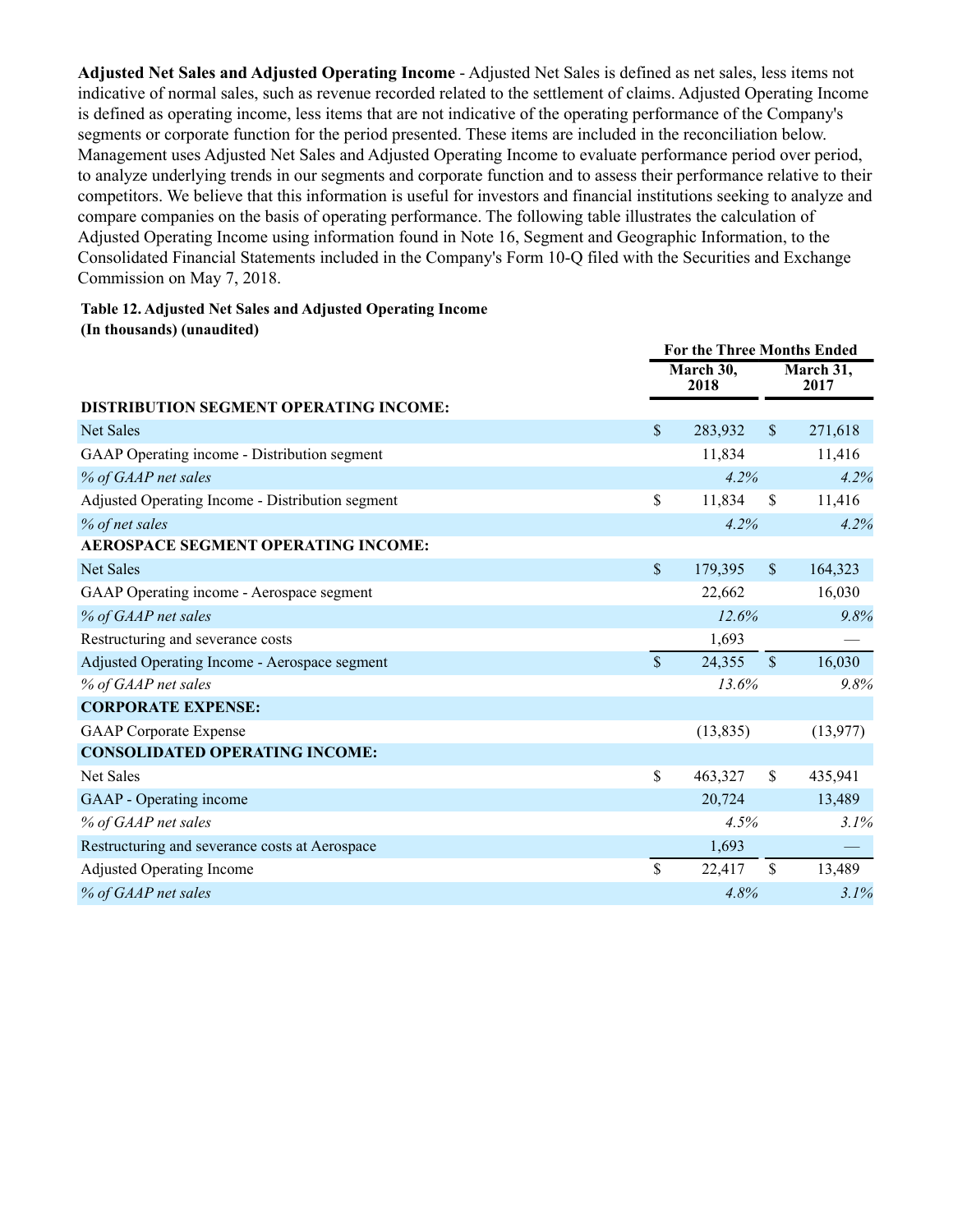The following table reconciles our GAAP operating margin outlook for Aerospace for 2018 to our Adjusted Operating Margin outlook for Aerospace for 2018:

|                                                             | 2018 Outlook        |                    |       |                      |          |
|-------------------------------------------------------------|---------------------|--------------------|-------|----------------------|----------|
| <b>Adjusted Operating Income - Outlook</b>                  | Low End of<br>Range |                    |       | High End of<br>Range |          |
| Aerospace                                                   |                     |                    |       |                      |          |
| Net Sales - Outlook                                         | S                   | 750.0              | to \$ |                      | 780.0    |
|                                                             |                     |                    |       |                      |          |
| Operating income - Outlook                                  |                     | 116.0              | to    |                      | 124.8    |
| GAAP operating margin - outlook                             |                     | $15.5\%$ to        |       |                      | $16.0\%$ |
| Restructuring and transition costs                          |                     | 5.5                | to    |                      | 5.5      |
| Restructuring and transition costs as a percentage of sales |                     | $0.7\%$ to         |       |                      | 0.7%     |
| Adjusted Operating Income - Outlook                         | S                   | 121.5              | to \$ |                      | 130.3    |
| <b>Adjusted Operating Margin - Outlook</b>                  |                     | $\sqrt{16.2\%}$ to |       |                      | $16.7\%$ |

### **Table 13. Adjusted Operating Income - Outlook**

#### **FORWARD-LOOKING STATEMENTS**

This release contains "forward-looking statements" within the meaning of the safe harbor provisions of the U.S. Private Securities Litigation Reform Act of 1995. Forward-looking statements also may be included in other publicly available documents issued by the Company and in oral statements made by our officers and representatives from time to time. These forward-looking statements are intended to provide management's current expectations or plans for our future operating and financial performance, based on assumptions currently believed to be valid. They can be identified by the use of words such as "anticipate," "intend," "plan," "goal," "seek," "believe," "project," "estimate," "expect," "strategy," "future," "likely," "may," "should," "would," "could," "will" and other words of similar meaning in connection with a discussion of future operating or financial performance. Examples of forward looking statements include, among others, statements relating to future sales, earnings, cash flows, results of operations, uses of cash and other measures of financial performance.

*Because forward-looking statements relate to the future, they are subject to inherent risks, uncertainties and other factors that may cause the Company's actual results and financial condition to differ materially from those expressed or implied in the forward-looking statements. Such risks, uncertainties and other factors include, among others: (i) changes in domestic and foreign economic and competitive conditions in markets served by the Company, particularly the defense, commercial aviation and industrial production markets; (ii) changes in government and customer priorities and requirements (including cost-cutting initiatives, government and customer shut-downs, the potential deferral of awards, terminations or reductions of expenditures to respond to the priorities of Congress and the Administration, or budgetary cuts resulting from Congressional actions or automatic sequestration); (iii) changes in geopolitical conditions in countries where the Company does or intends to do business; (iv) the successful conclusion of competitions for government programs (including new, follow-on and successor programs) and thereafter successful contract negotiations with government authorities (both foreign and domestic) for the terms and conditions of the programs; (v) the timely receipt of any necessary export approvals and/or other licenses or authorizations from the U.S. Government; (vi) timely satisfaction or fulfillment of material contractual conditions precedents in customer purchase orders, contracts, or similar arrangements; (vii) the existence of standard government contract provisions permitting renegotiation of terms and termination for the convenience of the government; (viii) the successful resolution of government inquiries or investigations relating to our businesses and programs; (ix) risks and uncertainties associated with the successful implementation and ramp up of significant new programs, including the ability to manufacture the products to the detailed specifications required and recover start-up costs and other investments in the programs; (x) potential difficulties associated with variable acceptance test results, given sensitive production materials and extreme test parameters; (xi) the receipt and successful execution of production orders under the Company's existing U.S. government JPF contract, including the exercise of all contract options and receipt of orders from allied militaries, but excluding any next generation programmable fuze programs, as all have been assumed in connection with goodwill impairment evaluations; (xii) the continued support of the existing K-MAX® helicopter fleet, including sale of existing K-MAX® spare parts inventory and the receipt of orders for new aircraft sufficient to recover our investment in the restart of the K-MAX® production line; (xiii) the accuracy of current cost estimates associated with environmental remediation activities; (xiv) the profitable integration of acquired businesses into the Company's operations; (xv) the ability to implement our ERP systems in a cost-effective and efficient manner, limiting disruption to our business, and allowing us to capture their planned benefits while maintaining an adequate internal control environment; (xvi) changes in supplier sales or vendor incentive policies; (xvii) the effects of price*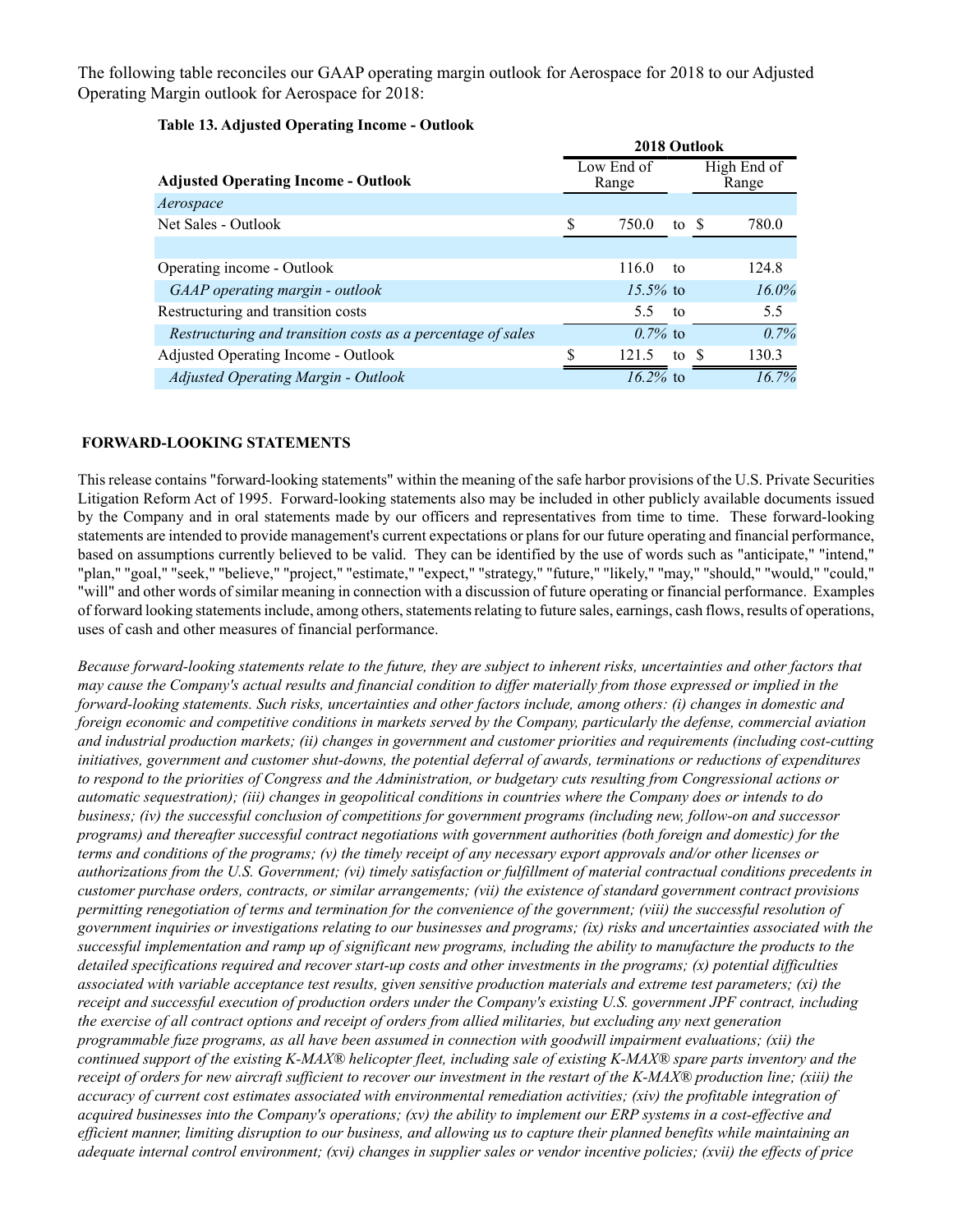*increases or decreases; (xviii) the effects of pension regulations, pension plan assumptions, pension plan asset performance, future contributions and the pension freeze, including the ultimate determination of the U.S. Government's share of any pension curtailment adjustment calculated in accordance with CAS 413; (xix) future levels of indebtedness and capital expenditures; (xx) the continued availability of raw materials and other commodities in adequate supplies and the effect of increased costs for such items; (xxi) the effects of currency exchange rates and foreign competition on future operations; (xxii) changes in laws and regulations, taxes, interest rates, inflation rates and general business conditions; (xxiii) the effects, if any, of the UK's exit from the EU; (xxiv) future repurchases and/or issuances of common stock; (xxv) the occurrence of unanticipated restructuring costs or the failure to realize anticipated savings or benefits from past or future expense reduction actions; and (xxvi) other risks and uncertainties set forth herein and in our 2017 Form 10-K and our First Quarter Form 10-Q filed May 7, 2018.*

Any forward-looking information provided in this release should be considered with these factors in mind. We assume no obligation to update any forward-looking statements contained in this report.

*###*

Contact: James Coogan V.P., Investor Relations (860) 243-6342 James.Coogan@kaman.com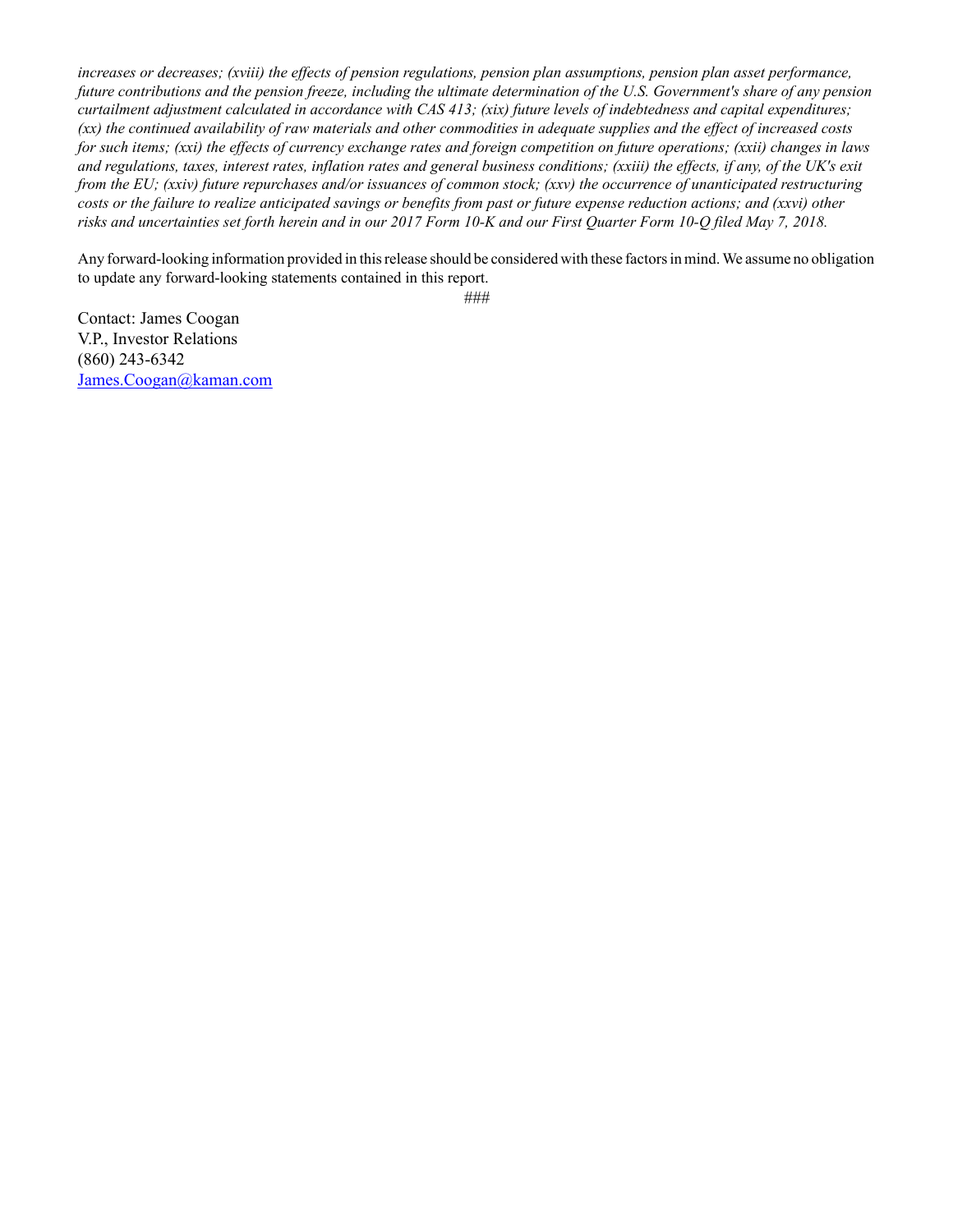## **KAMAN CORPORATION AND SUBSIDIARIES**

**Condensed Consolidated Statements of Operations**

*(In thousands, except per share amounts) (unaudited)*

|                                                               | For the Three Months Ended |               |                   |  |
|---------------------------------------------------------------|----------------------------|---------------|-------------------|--|
|                                                               | March 30,<br>2018          |               | March 31,<br>2017 |  |
| Net sales                                                     | \$<br>463,327              | $\mathbb{S}$  | 435,941           |  |
| Cost of sales                                                 | 329,220                    |               | 311,595           |  |
| Gross profit                                                  | 134,107                    |               | 124,346           |  |
| Selling, general and administrative expenses                  | 111,753                    |               | 110,877           |  |
| Restructuring costs                                           | 1,693                      |               |                   |  |
| Net gain on sale of assets                                    | (63)                       |               | (20)              |  |
| Operating income                                              | 20,724                     |               | 13,489            |  |
| Interest expense, net                                         | 5,352                      |               | 4,160             |  |
| Non-service pension and post retirement benefit cost (income) | (3,029)                    |               | (719)             |  |
| Other expense (income), net                                   | (342)                      |               | (159)             |  |
| Earnings before income taxes                                  | 18,743                     |               | 10,207            |  |
| Income tax expense                                            | 4,677                      |               | 3,916             |  |
| Net earnings                                                  | 14,066                     | $\mathbf{\$}$ | 6,291             |  |
|                                                               |                            |               |                   |  |
| Earnings per share:                                           |                            |               |                   |  |
| Basic earnings per share                                      | \$<br>0.51                 | <sup>\$</sup> | 0.23              |  |
| Diluted earnings per share                                    | \$<br>0.50                 | <sup>S</sup>  | 0.22              |  |
| Average shares outstanding:                                   |                            |               |                   |  |
| <b>Basic</b>                                                  | 27,851                     |               | 27,144            |  |
| Diluted                                                       | 28,168                     |               | 28,897            |  |
| Dividends declared per share                                  | \$<br>0.20                 | $\mathcal{S}$ | 0.20              |  |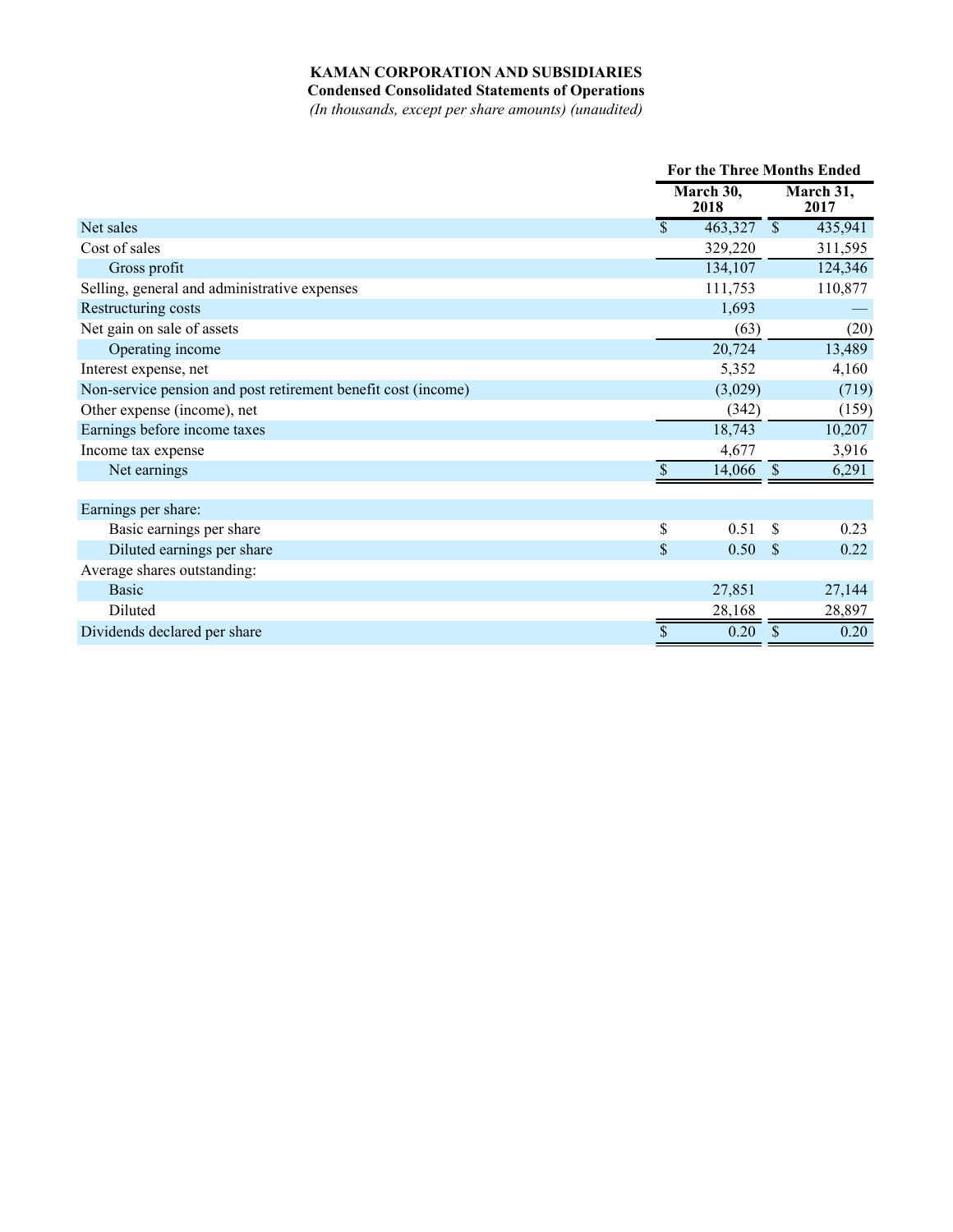### **KAMAN CORPORATION AND SUBSIDIARIES Condensed Consolidated Balance Sheets**

(*In thousands, except share and per share amounts) (unaudited)*

|                                                                                                                             | March 30,<br>2018         |            | December 31,<br>2017 |            |
|-----------------------------------------------------------------------------------------------------------------------------|---------------------------|------------|----------------------|------------|
| Assets                                                                                                                      |                           |            |                      |            |
| Current assets:                                                                                                             |                           |            |                      |            |
| Cash and cash equivalents                                                                                                   | $\boldsymbol{\mathsf{S}}$ | 30,050     | $\mathcal{S}$        | 36,904     |
| Accounts receivable, net                                                                                                    |                           | 290,564    |                      | 313,451    |
| Contract assets                                                                                                             |                           | 108,114    |                      |            |
| Contract costs, current portion                                                                                             |                           | 3,271      |                      |            |
| Inventories                                                                                                                 |                           | 296,622    |                      | 367,437    |
| Income tax refunds receivable                                                                                               |                           |            |                      | 2,889      |
| Other current assets                                                                                                        |                           | 33,035     |                      | 27,188     |
| Total current assets                                                                                                        |                           | 761,656    |                      | 747,869    |
| Property, plant and equipment, net of accumulated depreciation of \$259,827 and<br>$$252,611$ , respectively                |                           | 186,668    |                      | 185,452    |
| Goodwill                                                                                                                    |                           | 355,106    |                      | 351,717    |
| Other intangible assets, net                                                                                                |                           | 114,851    |                      | 117,118    |
| Deferred income taxes                                                                                                       |                           | 28,819     |                      | 27,603     |
| Contract costs, noncurrent portion                                                                                          |                           | 12,630     |                      |            |
| Other assets                                                                                                                |                           | 26,031     |                      | 25,693     |
| <b>Total</b> assets                                                                                                         | \$                        | 1,485,761  | $\$$                 | 1,455,452  |
| Liabilities and Shareholders' Equity                                                                                        |                           |            |                      |            |
| <b>Current liabilities:</b>                                                                                                 |                           |            |                      |            |
| Current portion of long-term debt                                                                                           | \$                        | 7,500      | $\mathsf{\$}$        | 7,500      |
| Accounts payable - trade                                                                                                    |                           | 139,159    |                      | 127,591    |
| Accrued salaries and wages                                                                                                  |                           | 38,710     |                      | 48,352     |
| Contract liabilities, current portion                                                                                       |                           | 5,670      |                      |            |
| Advances on contracts                                                                                                       |                           |            |                      | 8,527      |
| Income taxes payable                                                                                                        |                           | 1,257      |                      | 1,517      |
| Other current liabilities                                                                                                   |                           | 56,245     |                      | 52,812     |
| Total current liabilities                                                                                                   |                           | 248,541    |                      | 246,299    |
| Long-term debt, excluding current portion, net of debt issuance costs                                                       |                           | 341,591    |                      | 391,651    |
| Deferred income taxes                                                                                                       |                           | 8,213      |                      | 8,024      |
| Underfunded pension                                                                                                         |                           | 112,140    |                      | 126,924    |
| Contract liabilities, noncurrent portion                                                                                    |                           | 81,708     |                      |            |
| Other long-term liabilities                                                                                                 |                           | 51,239     |                      | 46,898     |
| Commitments and contingencies                                                                                               |                           |            |                      |            |
| Shareholders' equity:                                                                                                       |                           |            |                      |            |
| Preferred stock, \$1 par value, 200,000 shares authorized; none outstanding                                                 |                           |            |                      |            |
| Common stock, \$1 par value, 50,000,000 shares authorized; voting; 29,308,962<br>and 29,141,467 shares issued, respectively |                           | 29,309     |                      | 29,141     |
| Additional paid-in capital                                                                                                  |                           | 190,057    |                      | 185,332    |
| Retained earnings                                                                                                           |                           | 586,778    |                      | 587,877    |
| Accumulated other comprehensive income (loss)                                                                               |                           | (107, 583) |                      | (115, 814) |
| Less 1,415,048 and 1,325,975 shares of common stock, respectively, held in<br>treasury, at cost                             |                           | (56, 232)  |                      | (50, 880)  |
| Total shareholders' equity                                                                                                  |                           | 642,329    |                      | 635,656    |
| Total liabilities and shareholders' equity                                                                                  | $\mathcal{S}$             | 1,485,761  | $\mathcal{S}$        | 1,455,452  |